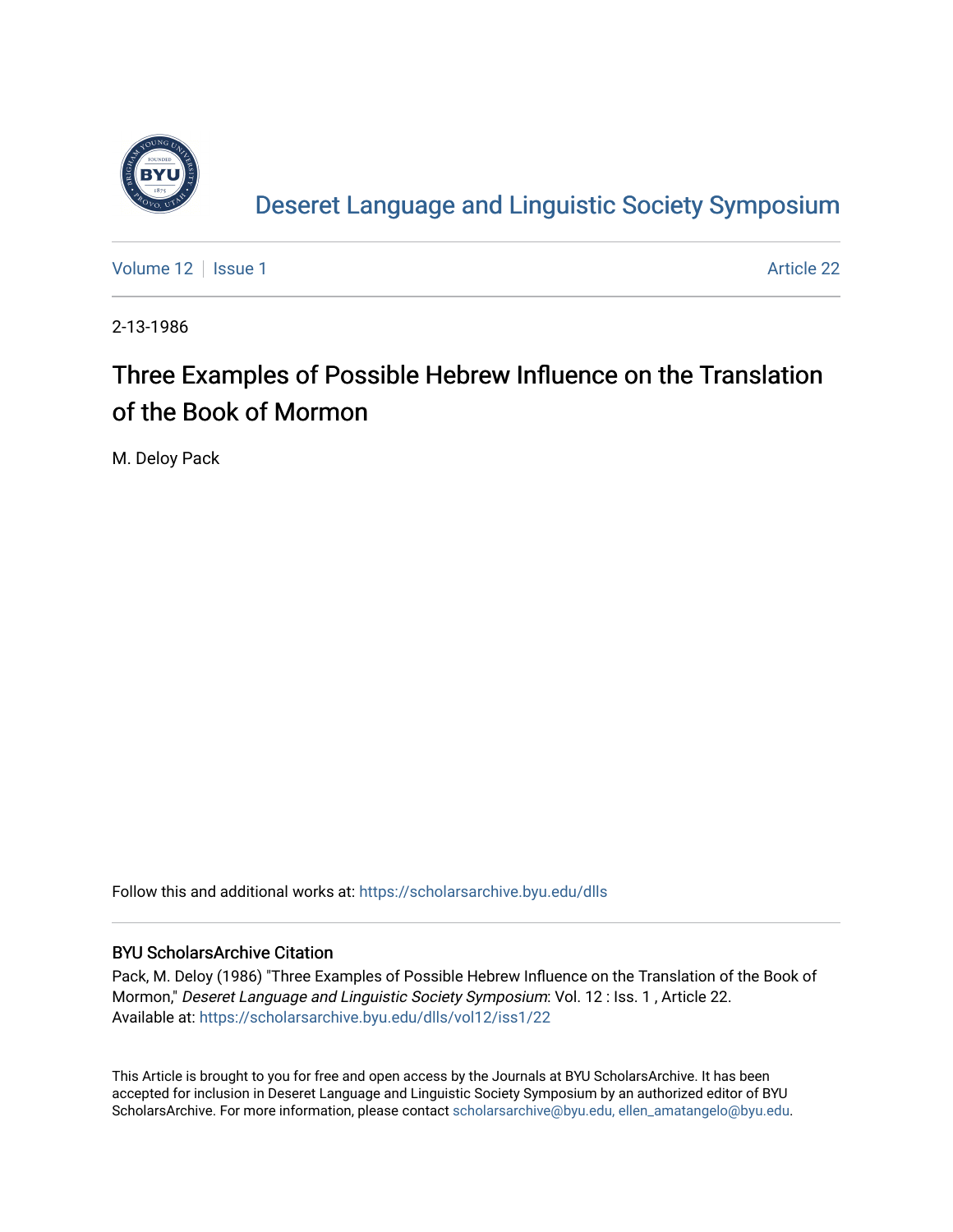### 'IHREE EXAMPIES OF rossIBIE HEBREW INFILIENCE ON THE TRANSLATION OF THE BOOK OF MORMON

### M. Deloy Pack Brigham Young university

The idea of looking for Hebraisms in the Book of Mormon is not new. It goes back at least to 1909 when 'lhamas w. Brookbank published a series of articles on "Hebrew Idioms and Analogies in the Book of Mormon" in The Improvement  $Era.1$  Although he confessed that "not many different kinds of Hebrew idioms" were known to him to exist in the Book of Mormon, he maintained that some of them were so well sustained that it was necessary to refer the authorship of the Book of Mormon to someone who was familiar with the peculiarities of the Hebrey language (p. 117). Since then, other researchers have added to his list.<sup>2</sup>

One might ask why one would look for Hebrew influence on the translation of the Book of Mormon? One reason is that, although they wrote the record which they kept on metal plates in refonned Egyptian, those who kept the record came from a Hebrew speaking area and claimed that they were still using Hebrew, albeit in an altered form, until near the end of their existence.<sup>3</sup> Consequently, Hebrew modes of expression could have influenced their writing.

Furthermore, the translation process as described by those involved would pennit a reasonably literal translation of the original so that these Hebrew modes of expression could have been carried over into English.. 4

In addition, Joseph Smith was an inexperienced translator, am inexperienced translators tend to be literal in their translations. In fact, Joseph Smith claimed with respect to at least. part of the translation that it was not his own work but rather a "literal translation.... not by any means a modern composition."<sup>5</sup> Exactly what he ment by "literal" is impossible to know, but his point was obviously that he was staying close to the original text, not creating freely as he worked.

So, beginning with Brookbank, considerable work has been done by Mormon scholars in examining the Book of Monnon for evidence of Hebrew influence on its language in cormection with vocabulary, modes of expression and syntax. Many such "Hebraisms" have been found, but most of them have their counterparts in the King James Version, the English. of which has been extensively influenced by the Hebrew original.<sup>6</sup>

since Joseph Smith was acquainted with the King James version, am obviously tried to use a religious-language style in producing the Book of Mormon, he could have reproduced Hebraisms in the King James Version in his translation; consequently, their value as witnesses for the language on the plates is diminished.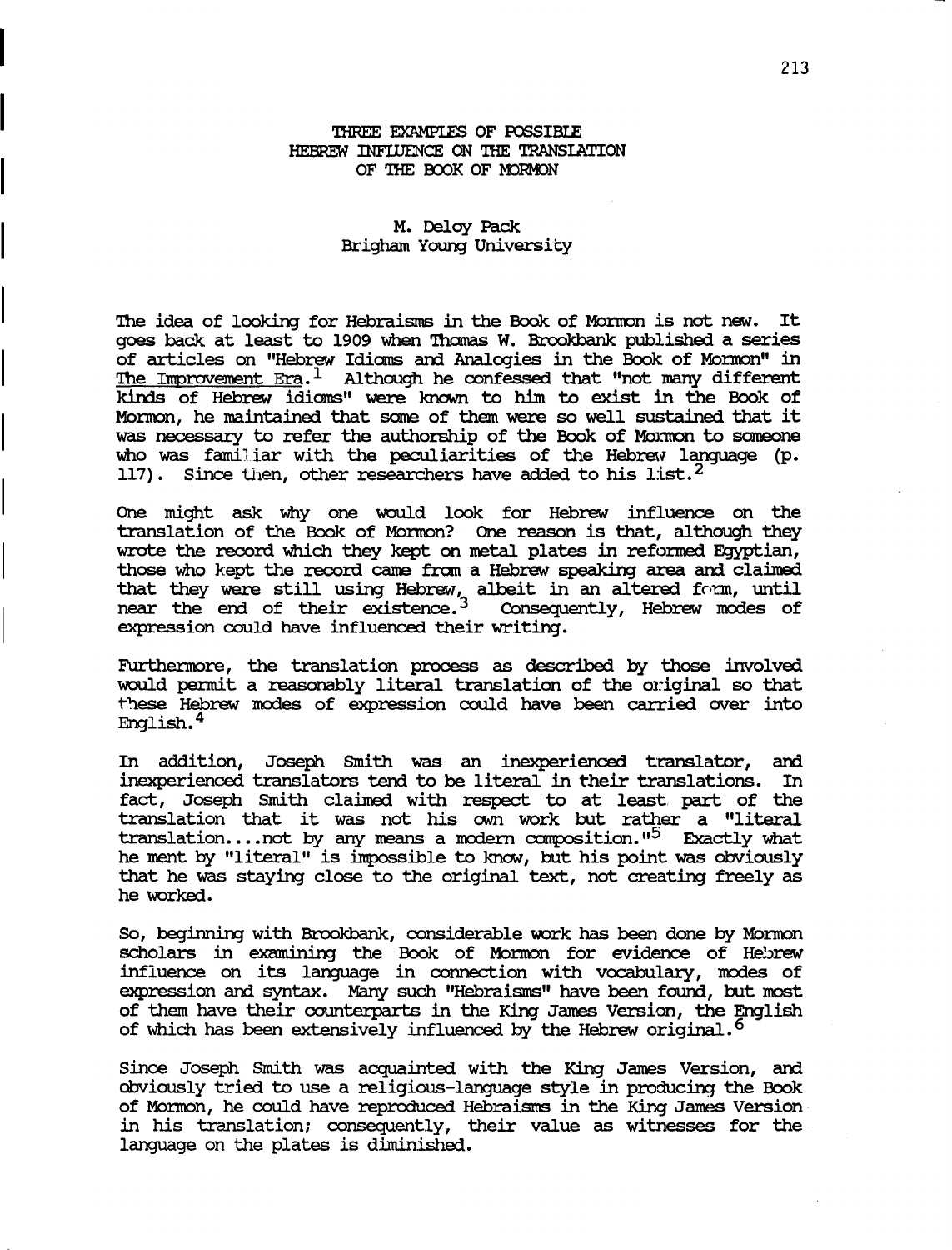In this paper we shall consider three exanples of possible Hebrew influence on the translation of the Book of Mormon which do not have counterparts in the King James Version and, consequently, could be independent evidence of Hebrew influence on Joseph Smith's translation attributable to the language of the original plates.

The first example is the use of the word "under" instead of the expression "instead of". This example was first pointed out by Sidney

B. Sperry some time ago.<sup>7</sup><br>The Book of Mormon text is Alma 13:18 (260).<sup>8</sup> Speaking of the great<br>king Melchizedek it reads. "and Melchizedek did establish peace in the The Book of Mormon text is Alma 13:18 (260).<sup>8</sup> Speaking of the great<br>king Melchizedek it reads, "and Melchizedek did establish peace in the land in his days; therefore he was called the Prince of Peace, for he was the king of Salem; and he did reign under his father'" "He did reign under his father"--This could possibly mean that Melchizedek reigned as a viceroy under his father, but such a statement here seems unlikely. The whole tenor of this section is to extol the greatness and uniqueness of Melchizedek. To say that, after all, he was number two is an unfitting anticlimax.

Rather, the idea of the original was probably that Melchizedek followed his father as king of Salem. This probability is strengthened on noting that the following verse, nineteen, goes on to talk about succession. "there were many before him, and also there vere many "there were many before him, and also there were many afterwards. "

The preposition "under" is used here instead of an expression such as "in the place of." Now, it happens that in Hebrew the preposition "under"  $(tahat)$  is used to express this idea.  $9$  For example, in Genesis 35:36 we read, "And Hadad died, and Samiah of Masrekah reigned in his stead." "in his stead" is the translation of tahat "under" in Hebrew (see also 1 Kings 5:1, 2 Kings  $14:21$  etc.). In all the instances where this usage occurs in the Hebrew Scriptures, the King James translators have translated it correctly into English; consequently, Joseph Smith could not have picked up the literal translation from the English King James version.

My second example is the use of the word "word" in the Book of Mormon where the context requires "thing." Our prime example is in Alma 14:18 (263). The account here relates that while Alma and Amulek were in The account here relates that while Alma and Amulek were in prison, same persons came to see them, ani "they questioned them about many words; but they answered them nothing." Now, as this is phrased, it appears that there was a dictionary quiz going on in the jail--"chey questioned them about many words." It seems, however, more likely that the questions would have been about religious doctrines or political matters. A more accurate statement would be that they questioned them about many matters or things.

The confusion here could again be the result of one word in Hebrew, davar, being the equivalent of two words in English, "word" or "thing".<sup>10</sup> In the King James Version davar is translated "word(s)" over 500 times and "thing(s)" more than 200 times.  $^{11}$  In Alma 14:18 "things" would definitely have been better than "words."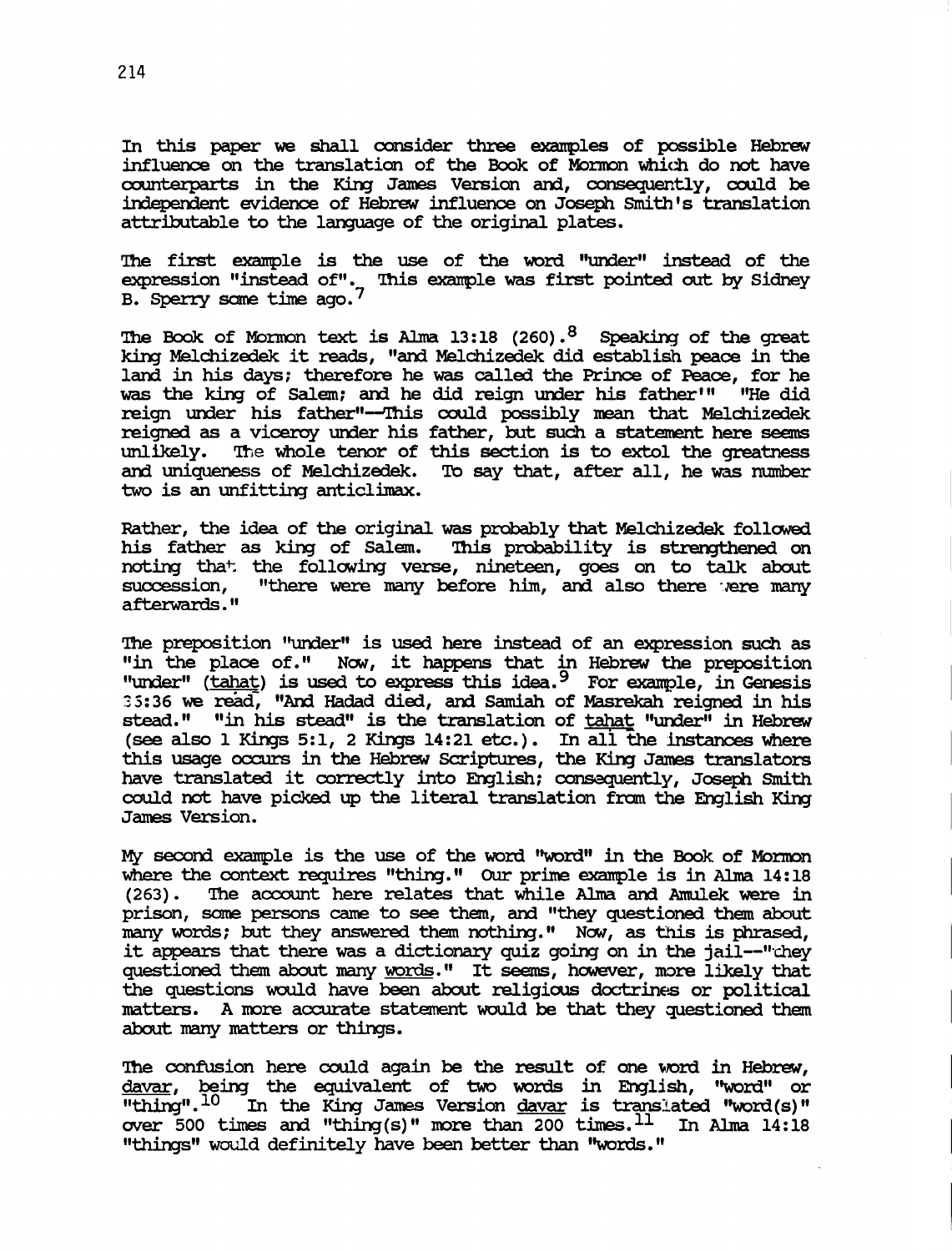There is no example of a similar mistranslation in the Old Testament. An instance when such a translation could have occurred is Ecclesiastes 5:2, "Be not rash with they mouth, and let not thine heart be hasty to utter any thing (lit. a word [davar] before God." Here, as in many other places, although the context is that of speaking, the translators have appropriately translated davar "thing" rather than "word."

Another example from the Book of Mormon is found in Helaman 9:2  $(431)$ . which reads, in part, "if this thing which he hath said concerning the Chief JUdge be true, that he be dead, then will we believe that the other words which he hath spoken is true." It would have been more natural to say "we will believe the other things which he has said are  $true.$  $"12"$ 

OUr third example is the usage of the word "that" before a direct quotation. One example is in 1 Nephi 3:15 (10), "But behold I said unto them, that as the Lord liveth, ard as we live, we will not go down unto our father in the wilderness, until we have accomplished the thing which the  $L \cap A$  hath commanded us." We see here direct discourse preceded by the word "that," which should introduce indirect discourse. If "that" were replaced by quotation marks the sentence would be grammatically correct. Another example occurs in chapter seventeen verse fourteen (43), "Yea, and the Lord said also, that after ye have arrived to the promised land, ye shall know that I, the Lord, am God... $n<sup>13</sup>$ 

NOW' the vocable ki in Hebrew which generally serves as a conjunction meaning "because" or "that" may also be used to introduce direct discourse.<sup>14</sup>

An example where this construction occurs in the Old Testament is Genesis 21: 30 "Ard he said, For these seven ewe lambs shalt thou take of my hand  $\ldots$  " The Hebrew reads literally, "And he said, that (ki) seven ewe lambs . . . "Here the King James translators have translated ki as an emphatic for. They then felt the need to add the word "these. " A simpler translation is possible when one recognizes that ki is beirg used as a marker of direct quotation: "ard he said, 'seven ewe lambs shalt thou take  $\ldots$  .'"

Note that, although the King James Translators did not recognize ki as beirg equivalent to quotation marks, they have avoided a literal translation which would have introduced the direct discourse with the word "that." Joseph Smith could not have picked up the literal construction fram readirg his English Old Testament.

In summary, then, these three examples of unusual or incorrect English usage in the Book of Mormon: "under" for "instead of," "words" for "thirgs," ard "that" as marker of direct discourse could be instances of Hebrew usage influencirg the translation English of the Book of Mormon. Since they are not a reflection of Hebrew influence on the King James Version which Joseph Smith might have assimilated through reading the Bible, one must explain their existence in some other way.